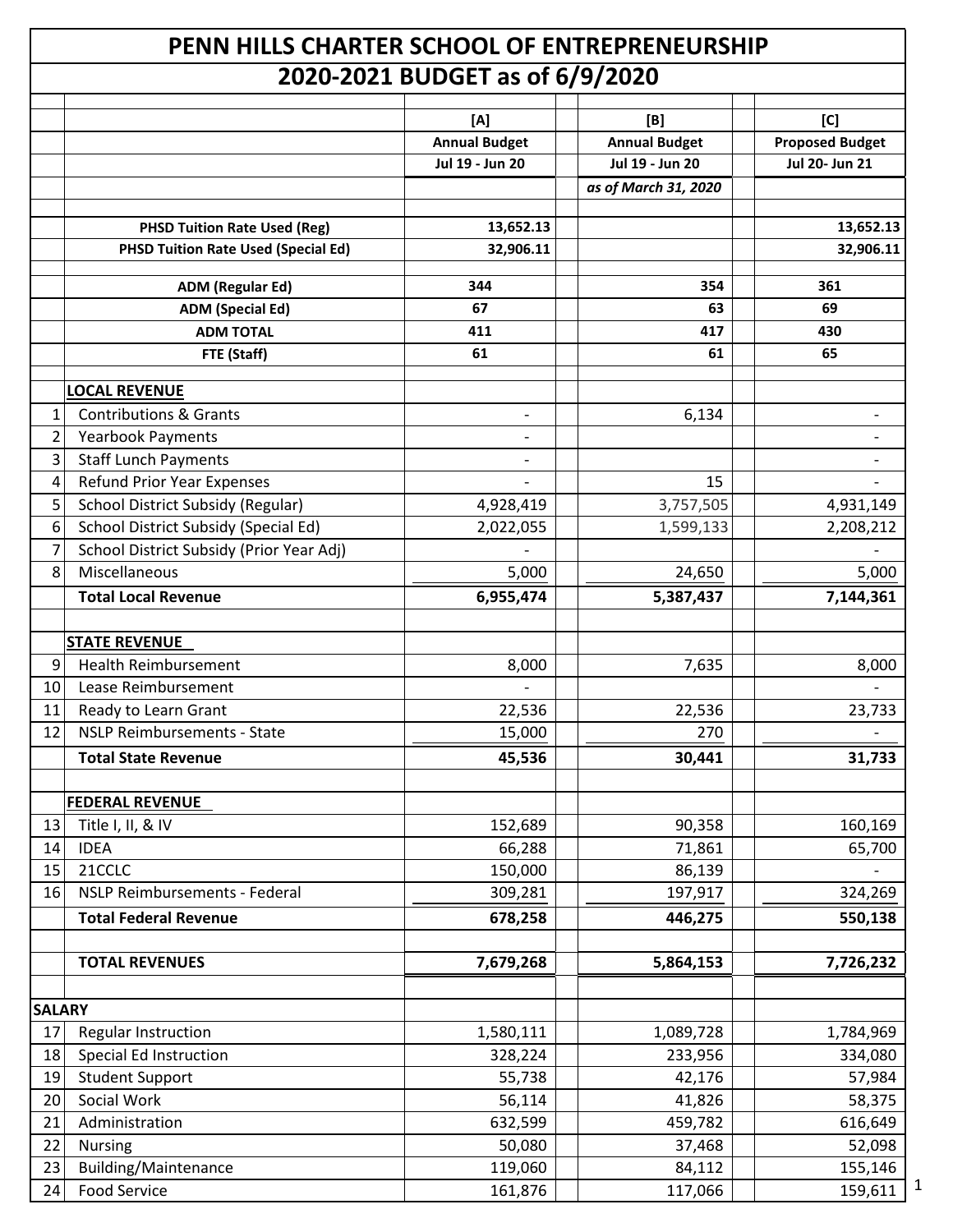## **PENN HILLS CHARTER SCHOOL OF ENTREPRENEURSHIP 2020-2021 BUDGET as of 6/9/2020**

|                 |                                                | [A]                  | [B]                  | [C]                    |
|-----------------|------------------------------------------------|----------------------|----------------------|------------------------|
|                 |                                                | <b>Annual Budget</b> | <b>Annual Budget</b> | <b>Proposed Budget</b> |
|                 |                                                | Jul 19 - Jun 20      | Jul 19 - Jun 20      | Jul 20- Jun 21         |
| 25              | Extra-Curricular                               | 85,020               | 58,742               |                        |
|                 | <b>Total Salary</b>                            | 3,068,822            | 2,164,856            | 3,218,914              |
| <b>BENEFITS</b> |                                                |                      |                      |                        |
| 26              | Medical/Dental                                 | 407,942              | 348,282              | 451,134                |
| 27              | Disability/Life                                | 27,970               |                      | 27,667                 |
| 28              | Federal & UC Tax                               | 252,562              | 170,852              | 260,601                |
| 29              | PSERS & 403(b)                                 | 952,180              | 624,602              | 907,954                |
| 30              | <b>Tuition Reimbursement</b>                   | 35,780               | 1,720                | 28,085                 |
| 31              | <b>Other Benefits</b>                          | 12,383               | 28,125               | 37,523                 |
|                 | <b>Total Benefits</b>                          | 1,688,817            | 1,173,581            | 1,712,964              |
|                 | <b>PURCHASED PROFESSIONAL SERVICES</b>         |                      |                      |                        |
| 32              | Contracted Instructional Svcs & Sub Budgets    |                      |                      |                        |
|                 | Microsociety                                   | 8,920                |                      | 16,920                 |
|                 | Entrepreneurship                               | 17,000               | 300                  | 17,000                 |
|                 | <b>National Honor Society</b>                  | 1,000                |                      | 1,000                  |
|                 | C.A.R.E                                        | 1,000                |                      | 1,000                  |
|                 | <b>PBIS</b>                                    | 5,000                | 71                   | 5,000                  |
|                 | <b>OLWEUS</b>                                  | 12,000               |                      | 12,000                 |
|                 | Gifted                                         | 2,000                |                      | 2,000                  |
|                 | <b>Substitute Services</b>                     | 28,500               | 3,691                | 37,425                 |
|                 | <b>ELL Services</b>                            | 21,178               |                      | 21,178                 |
|                 | <b>Other Contracted Instructional Services</b> | 106,045              | 82,623               | 54,025                 |
| 33              | <b>Special Ed Contracted Services</b>          | 7,000                | 15,915               | 28,178                 |
| 34              | <b>Student Support Contracted Services</b>     |                      |                      |                        |
| 35              | Approved Private School Tuition                | 25,000               |                      | 25,000                 |
| 36              | <b>Administrative Contracted Services</b>      | 5,000                | 16,055               | 5,000                  |
| 37              | <b>Technology Services</b>                     | 131,340              | 164,586              | 144,393                |
| 38              | <b>Professional Development</b>                | 60,000               | 50,300               | 60,000                 |
| 39              | <b>Medical/Nursing Contracted Services</b>     | 2,000                | 142                  | 2,000                  |
| 40              | Legal Fees                                     | 50,000               | 23,569               | 50,000                 |
| 41              | Audit                                          | 8,500                | 11,890               | 8,500                  |
| 42              | <b>Management/Business Services</b>            | 34,833               | 52,622               | 42,000                 |
|                 | <b>Total Purchased Professional Services</b>   | 526,316              | 421,764              | 532,619                |
|                 | PURCHASED PROPERTY SERVICES                    |                      |                      |                        |
| 43              | <b>Custodial Service</b>                       | 40,000               | 30,856               | 40,000                 |
| 44              | <b>Waste Removal</b>                           | 7,000                | 5,352                | 7,000                  |
| 45              | Landscaping/Snow Removal                       | 35,000               | 15,750               | 35,000                 |
| 46              | Security & Fire                                | 41,975               | 25,617               | 41,975                 |
| 47              | Utilities                                      | 81,000               | 42,924               | 81,000                 |
| 48              | Repairs & Maintenance                          | 50,000               | 52,853               | 50,000                 |
| 49              | <b>Building Rent</b>                           |                      |                      |                        |
| 50              | Exterminators                                  | 1,561                | 1,407                | 2,476                  |

2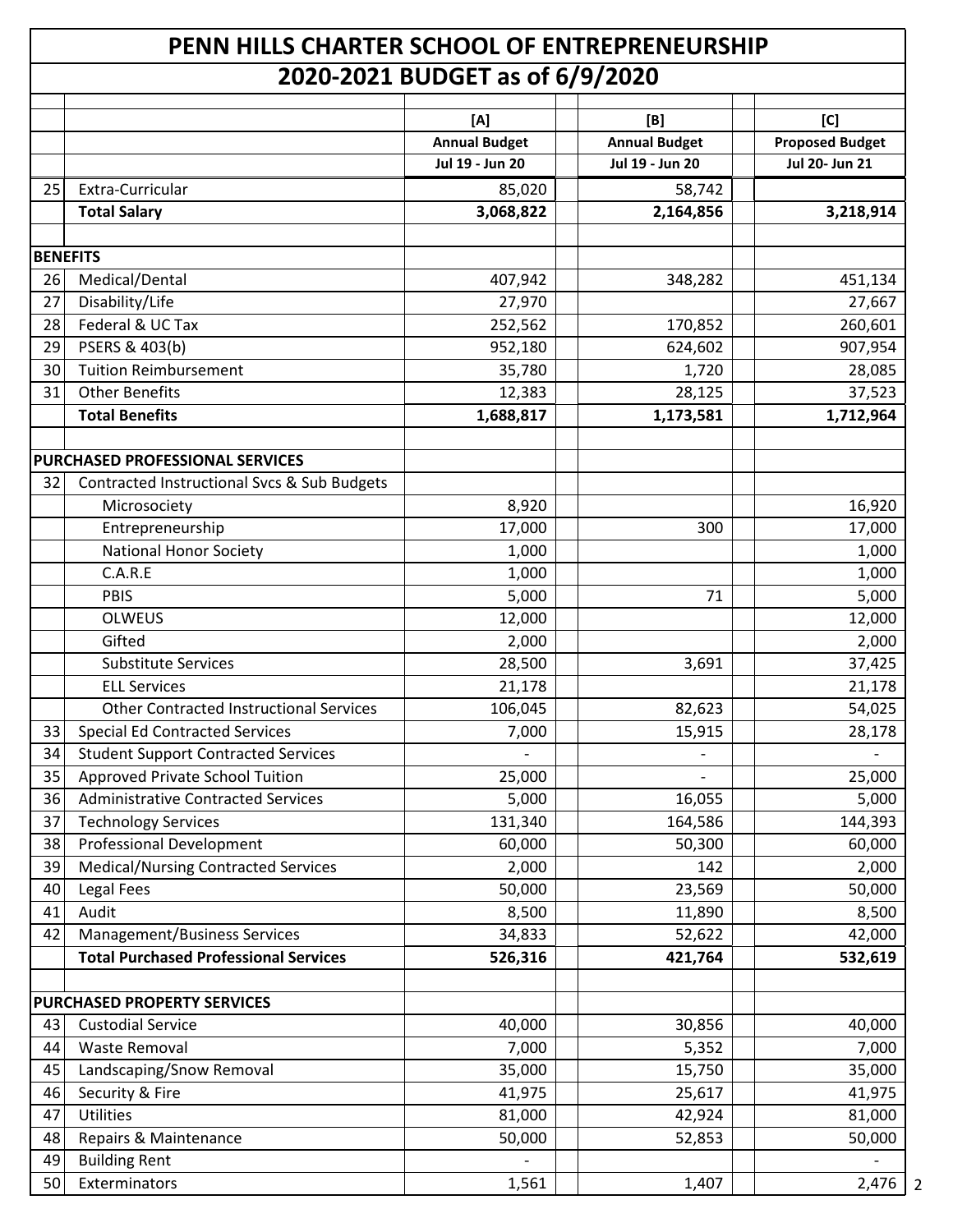## **PENN HILLS CHARTER SCHOOL OF ENTREPRENEURSHIP 2020-2021 BUDGET as of 6/9/2020**

|                 |                                               | 2020 2021 DODOLT GJ 01 07 J7 2020 |                      |                        |
|-----------------|-----------------------------------------------|-----------------------------------|----------------------|------------------------|
|                 |                                               | [A]                               | [B]                  | [C]                    |
|                 |                                               | <b>Annual Budget</b>              | <b>Annual Budget</b> | <b>Proposed Budget</b> |
|                 |                                               | Jul 19 - Jun 20                   | Jul 19 - Jun 20      | Jul 20- Jun 21         |
| 51              | Other / Shared Services                       |                                   |                      |                        |
|                 | <b>Total Purchased Property Services</b>      | 256,536                           | 174,758              | 257,451                |
|                 |                                               |                                   |                      |                        |
|                 | <b>OTHER PURCHASED SERVICES</b>               |                                   |                      |                        |
| 52              | <b>Field Trip Expenses</b>                    | 44,000                            | 21,760               | 44,000                 |
| 53              | <b>Food Services</b>                          | 313,740                           | 86,220               | 245,061                |
| 54              | Telephone/Internet                            | 15,000                            | 10,477               | 15,000                 |
| 55              | Transportation                                | 10,000                            | 47,987               | 10,000                 |
| 56              | Postage                                       | 7,000                             | 12,095               | 7,000                  |
| 57              | Advertising / Marketing                       | 46,000                            | 38,079               | 46,460                 |
| 58              | Copying / Printing                            | 44,340                            | 29,991               | 52,800                 |
| 59              | <b>Admin Travel</b>                           |                                   | 6,205                |                        |
| 60              | <b>Payroll Services</b>                       | 8,593                             | 12,755               | 8,593                  |
| 61              | Software & Licensing                          | 11,053                            | 3,484                | 9,794                  |
| 62              | <b>School Events</b>                          | 11,000                            |                      | 11,000                 |
| 63              | <b>Staff Events</b>                           | 10,000                            |                      | 10,000                 |
| 64              | <b>Student Activities (Non-Instructional)</b> | 25,000                            | 13,790               | 25,000                 |
| 65              | 21st Century Expenses                         | 138,210                           | 106,385              |                        |
| 66              | Parent Involvement                            |                                   |                      |                        |
| 67              | General Liability / Property Insurance        | 33,757                            | 58,338               | 45,757                 |
|                 | <b>Total Other Purchased Services</b>         | 717,693                           | 447,566              | 530,465                |
|                 |                                               |                                   |                      |                        |
| <b>SUPPLIES</b> |                                               |                                   |                      |                        |
| 68              | <b>Instructional Supplies</b>                 | 26,700                            | 30,337               | 26,700                 |
| 69              | <b>Student Support Supplies</b>               | 5,000                             | 201                  | 5,000                  |
| 70              | <b>Textbooks &amp; Periodicals</b>            | 92,954                            | 86,844               | 92,954                 |
| 71              | <b>Admin Supplies</b>                         | 10,000                            | 30,474               | 10,000                 |
| 72              | <b>Custodial Supplies</b>                     | 29,350                            | 33,274               | 29,350                 |
| 73              | <b>Other Operations Supplies</b>              | 650                               |                      | 650                    |
| 74              | Cafeteria Supplies                            | 2,000                             |                      | 2,000                  |
|                 | <b>Total Supplies</b>                         | 166,654                           | 181,129              | 166,654                |
|                 | FURNITURE / EQUIPMENT / IMPROVEMENTS          |                                   |                      |                        |
| 75              | <b>Computers &amp; Technology</b>             |                                   | 59,794               |                        |
|                 |                                               | 58,200                            |                      | 78,200                 |
| 76              | Capitalized Furniture & Equipment             | 20,000                            | 58,781               | 20,000                 |
| 77              | Capitalized Kitchen Equipment                 | 5,000                             | 995                  | 5,000                  |
| 78              | Non-Capitalized / Replacement Equipment       | 15,202                            |                      | 15,202                 |
| 79              | <b>Depreciation Expenses</b>                  |                                   |                      |                        |
|                 | <b>Total Furniture / Equip / Improvements</b> | 98,402                            | 119,570              | 118,402                |
|                 | <b>OTHER EXPENSES</b>                         |                                   |                      |                        |
| 80              | Misc. Expenses                                | 5,000                             | 4,804                | 5,000                  |
| 81              | Dues & Memberships                            | 6,328                             | 4,839                | 6,328                  |
| 82              | <b>Bank Fees</b>                              | 1,500                             | 1,993                | 1,500                  |
| 83              | Debt Service                                  | 72,941                            | 54,143               | 72,941                 |